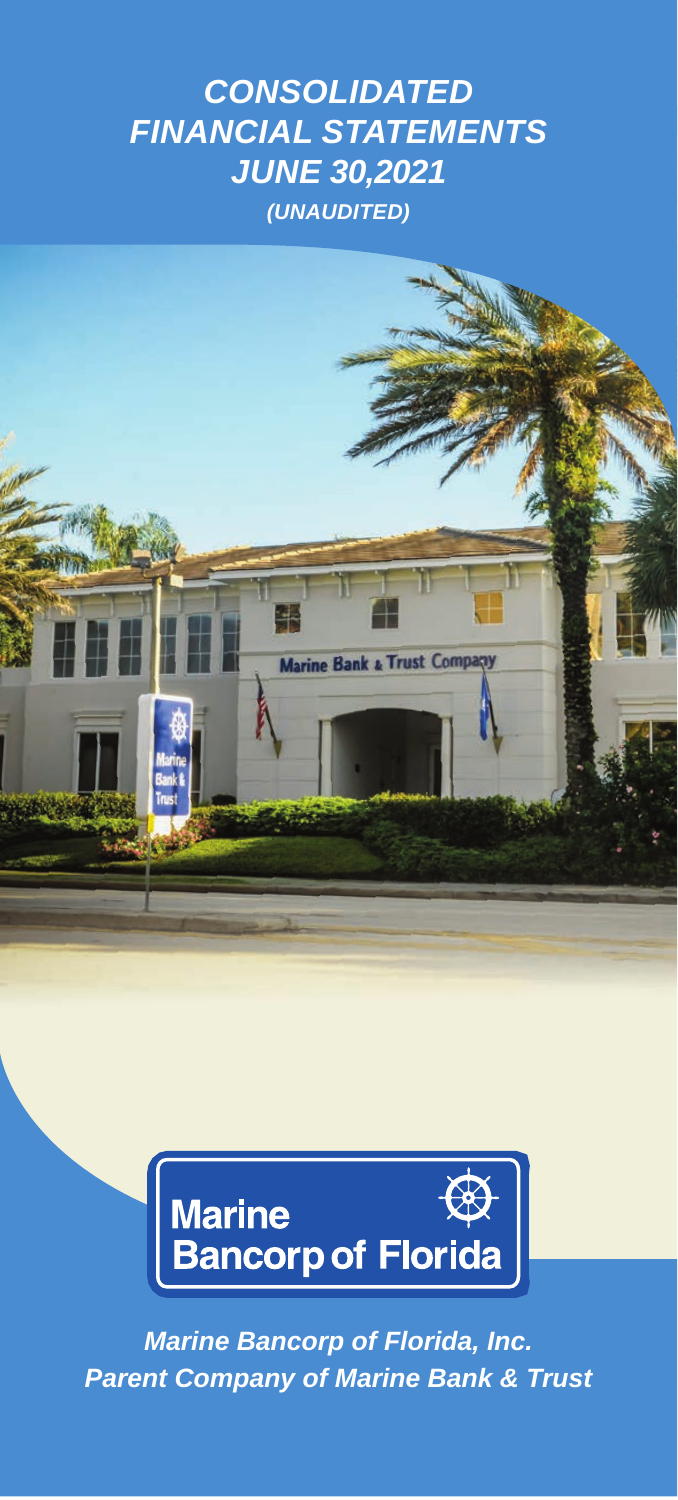## *MARINE BANK & TRUST MANAGEMENT TEAM*

William J. Penney President, CEO & Chairman of the Board

Charles J. Gisler, Jr. Executive Vice President Chief Financial Officer Chief Operations Officer

Jo-Ann L. Copeland Senior Vice President Chief Compliance Officer

Brian C. Fowler Senior Vice President Chief Credit Officer

Leslie W. Stokes Senior Vice President Retail Director

Shaun E. Williams Senior Vice President Chief Lending Officer

Sandi D. Creyaufmiller Vice President Director of Human Resources

J. Cary Allen Vice President Credit Administration

Gabriel Delgado Vice President Mortgage Lending Director

Georgia L. Irish Vice President Sebastian Banking Center Manager Kevin K. Metof Vice President Credit Administration

Tina M. Nicholson Vice President US 1 Banking Center Manager

Kim D. Prado Vice President Beachland Banking Center Manager

Janet L. Rascati Vice President Controller

Rebekah Reford Vice President Loan Administration Manager

William D. Talley Vice President Commercial Banking Manager SBA Lending Manager

Pamela A. Turk Vice President Loan Servicing Manager

Cari A. Cahill Assistant Vice President Deposit Operations Manager

Charlie N. McCoach Melbourne Banking Center Manager

R. David Schmidt IT Officer/Information Security Manager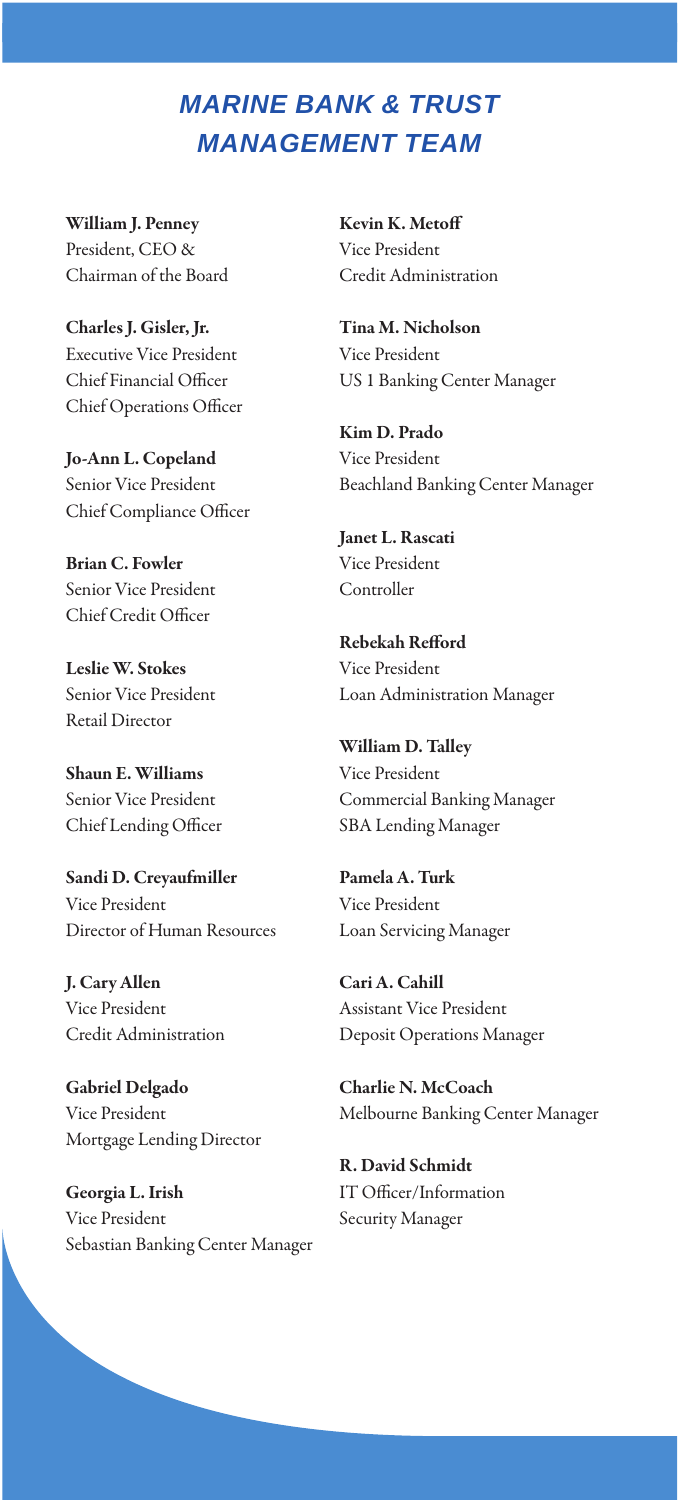## *STATEMENT OF CONDITION CONSOLIDATED*

|                                                              | (unaudited)   |
|--------------------------------------------------------------|---------------|
|                                                              | As of         |
|                                                              | June 30, 2021 |
|                                                              | \$(000)       |
| <b>ASSETS</b>                                                |               |
| Investments & Due From Accounts                              | 144,179       |
| Net Loans                                                    | 326,708       |
| Premises & Equipment, Net                                    | 5,673         |
| <b>BOLI</b>                                                  | 8,118         |
| Other Assets                                                 | 3,611         |
| <b>TOTAL ASSETS</b>                                          | 488,289       |
| <b>LIABILITIES</b>                                           |               |
| Demand Deposits                                              | 157,608       |
| Savings, NOW & Money Market Deposits                         | 261,984       |
| <b>Time Deposits</b>                                         | 33,346        |
| <b>TOTAL DEPOSITS</b>                                        | 452,938       |
| Other Borrowings                                             | 5.014         |
| Accrued Interest Payable & Other Liabilities                 | 1,730         |
| <b>TOTAL LIABILITIES</b>                                     | 459,682       |
| STOCKHOLDERS EQUITY                                          |               |
| Common Stock                                                 | 19,229        |
| <b>Retained Earnings</b>                                     | <u>9,378</u>  |
| TOTAL STOCKHOLDERS EQUITY                                    | 28,607        |
| <b>TOTAL LIABILITIES &amp;</b><br><b>STOCKHOLDERS EQUITY</b> | 488,289       |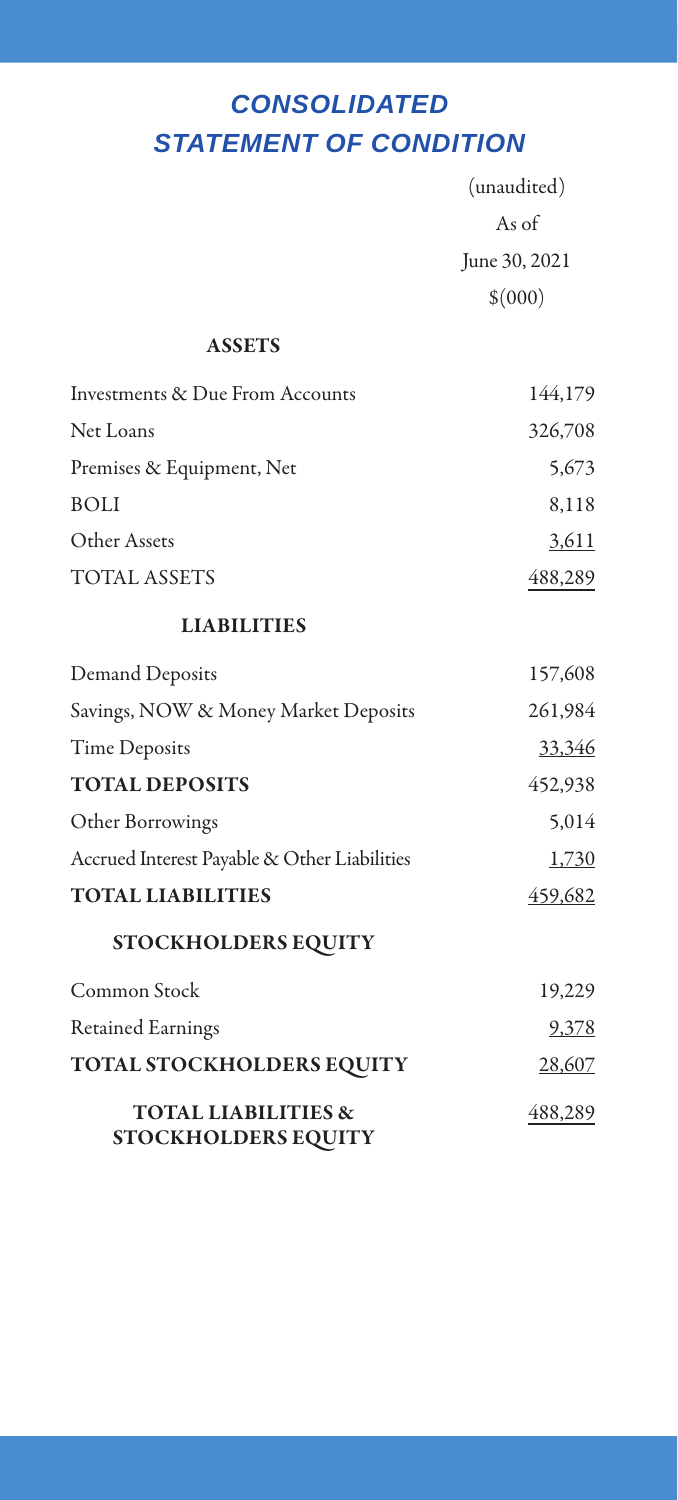## *STATEMENT OF OPERATIONS CONSOLIDATED*

|                                                                              | (unaudited)<br>Six Months Ending |  |
|------------------------------------------------------------------------------|----------------------------------|--|
|                                                                              |                                  |  |
|                                                                              | June 30, 2021                    |  |
|                                                                              | \$(000)                          |  |
| <b>INTEREST INCOME</b>                                                       |                                  |  |
| Loans Receivable                                                             | 7,740                            |  |
| Investments & Due From                                                       | 372                              |  |
| TOTAL INTEREST INCOME                                                        | 8,112                            |  |
| <b>INTEREST EXPENSE</b>                                                      |                                  |  |
| Deposits                                                                     | 246                              |  |
| Borrowings                                                                   | 133                              |  |
| <b>TOTAL INTEREST EXPENSE</b>                                                | 379                              |  |
| <b>NET INTEREST INCOME</b>                                                   | 7,733                            |  |
| PROVISION FOR LOAN LOSS                                                      | 280                              |  |
| <b>NET INTEREST INCOME</b><br><b>AFTER PROVISION FOR</b><br><b>LOAN LOSS</b> | 7.453                            |  |
| NON-INTEREST INCOME                                                          | 1,331                            |  |
| <b>NON-INTEREST EXPENSE</b>                                                  | 5,429                            |  |
| <b>INCOME BEFORE TAXES</b>                                                   | 3,355                            |  |
| <b>INCOME TAX (BENEFIT)</b>                                                  | 788                              |  |
| <b>NET INCOME</b>                                                            | 2,567                            |  |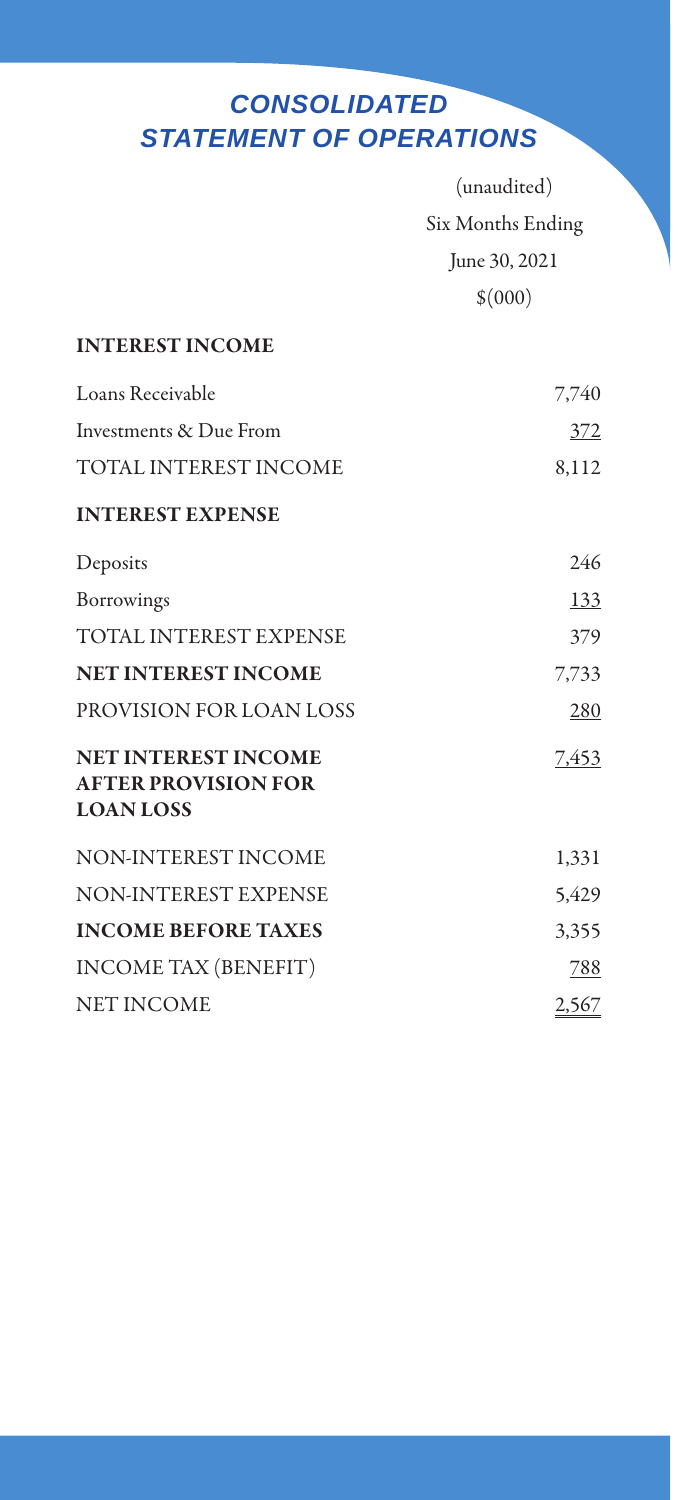### *BOARD OF DIRECTORS*

William J. Penney President, CEO & Chairman of the Board Marine Bank & Trust Company

Wilton R. Banack Owner/Vice President Quality Fruit Packers of Indian River County, Inc.

David S. Croom President Croom Construction Company

Kevin J. Given Chief Operating Officer and General Manager Quail Valley Golf & River Clubs

Erin K. Grall Florida Representative, District 54 Managing Partner, Grall Law Group

Kenneth R. Lehman Community Bank Investor

Richard L. Lynch Managing Partner Lynch, Johnson & Long, LLC

Daniel R. Richey President & CEO Riverfront Packing Company

J. Hal Roberts Retired Bank President

George R. Slater Chairman Emeritus/Founder Marine Bank & Trust Company